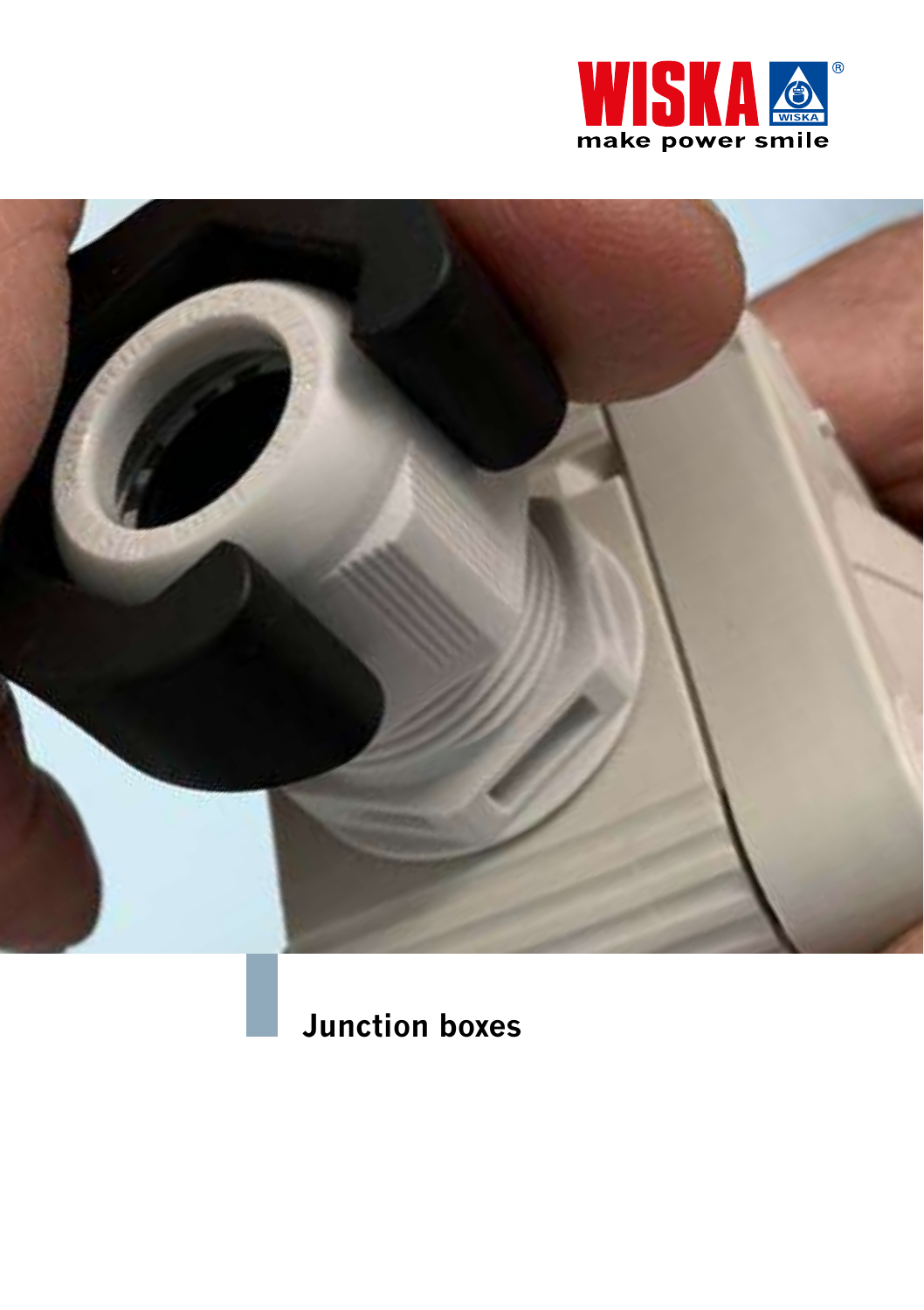# **CUR HERITAGE.** YOUR BENEFIT.



Founded 1919 in Hamburg, we as manufacturer of ship installation materials know the harsh climate on the coast and the challenges to man and material. These extreme conditions have shaped the demands on our products for nearly 100 years. The result is that everything we manufacture is made for the toughest environments.

# **Content**

| <b>Junction boxes</b> |                                            | 4         |
|-----------------------|--------------------------------------------|-----------|
|                       | COMBI Junction boxes                       | 5.14      |
|                       | Accessories COMBI Junction boxes           | 15        |
|                       | COMBI Junction box - IP68 SET              | 16        |
|                       | Connecting material                        | 17        |
|                       | The KA Series - The WISKA Installation box | $18 - 21$ |
|                       | Accessories KA Series                      | $22 - 23$ |
|                       | <b>WHK Junction boxes</b>                  | 24 - 26   |
|                       | Accessories WHK Junction boxes             | 27        |
|                       |                                            |           |

# **These markets trust our cable entries:**



make nower smil

 $E$  Electrical Installation  $\Delta$ 



Machine and Plant Power Generation Engineering







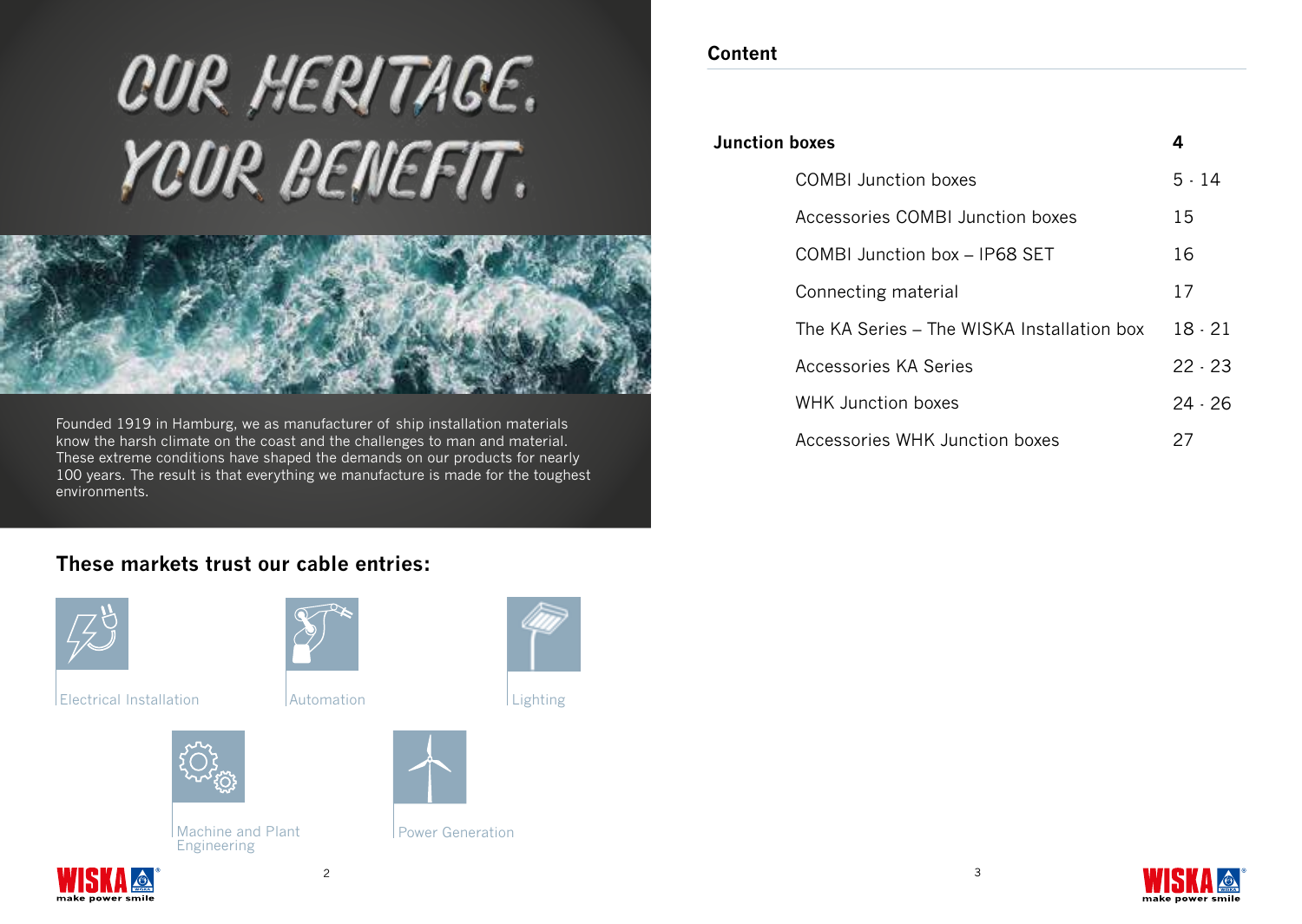

# **WISKA Junction boxes**

## **COMBI Junction boxes**

® by WISKA

With a special design and highest plastic quality, it has been complying with the most demanding contractors requirements for years: The COMBI junction box series is an original in every detail.



Captive and rust-free quick-release lid screws, closing of the box with only a quarter turn (COMBI 206, 308, 407, 607, 1010, 1210, 1610)

Combined threaded and membrane entries for installation without tools or locknuts (models 206, 304, 308, 407, 607 and 1210).

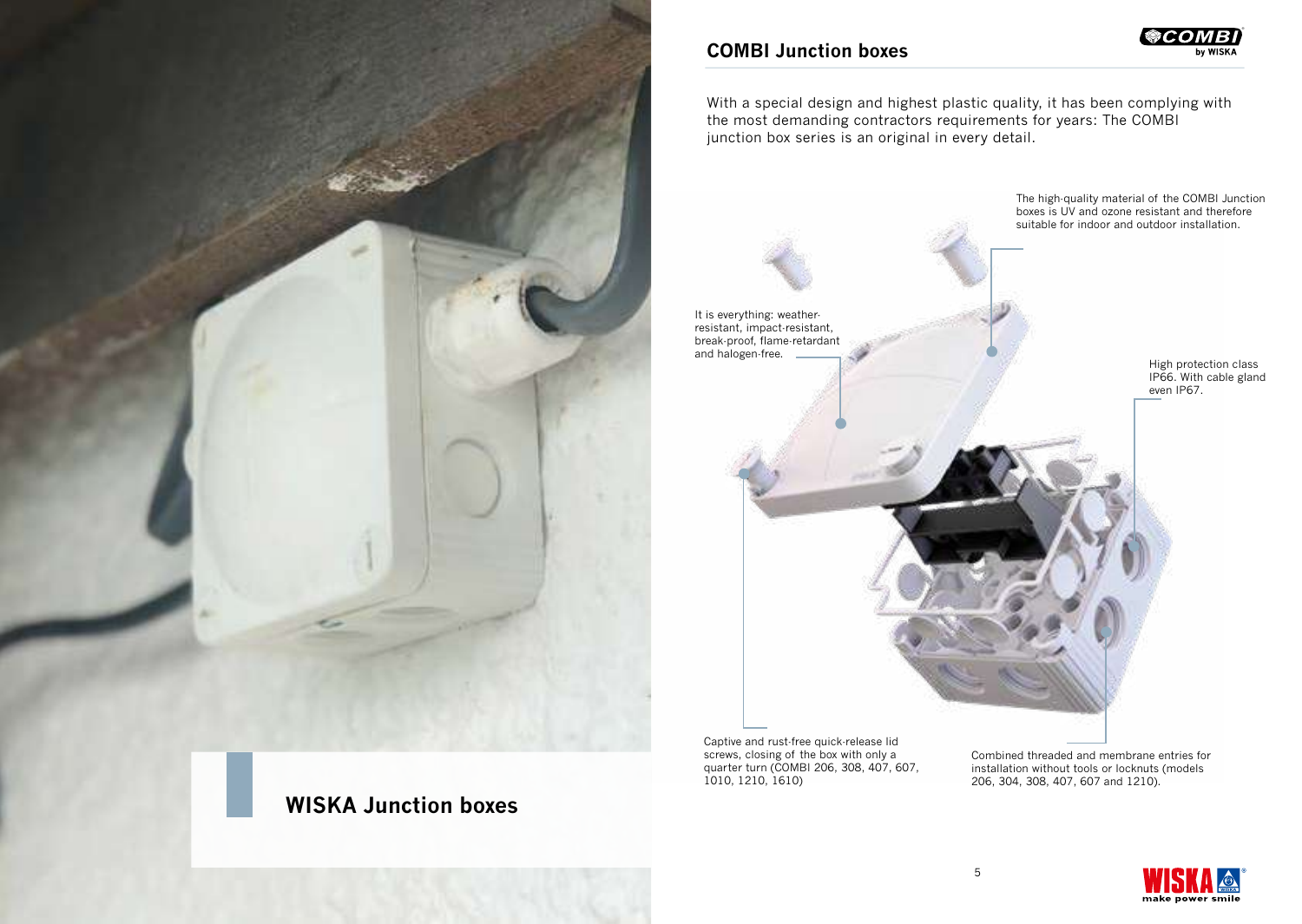# **COMBI Junction boxes**



#### **Variants**



IP68 SET with innovative sealing technique for long life, even for permanent use under water. See page 16.

# **Mounting options**



Fast mounting clip for COMBI 308 and 407.



COMBI LG RD versions. For the identification for emergeny

circuits.

Versatile installation with mounting plate for fastening to cable trays. See page 15.



COMBI LG DK versions. Switching status, monitoring status etc. can be clearly seen through the clear cover.

Mounting-Kit KA/COMBI series. A selection of mounting options in a box. See page 22.

# **COMBI Junction boxes**

#### **Cable entry**



Pierce the membrane and enter the cable. No further tool required.



Clean and easy installation with membrane cable entries on the rear of the box.



Quick cable gland installation with a combination of threaded membrane entries.



Optional strain relief on the cable. See page 15.

# **Terminal blocks**

fast installation and maintenance-free applications.

 $\sim$  6





Easier installation due to terminal block capable of being fixed in different positions.



The new terminal block allows WAGO Series 221 clamps to be organised quickly and safely.



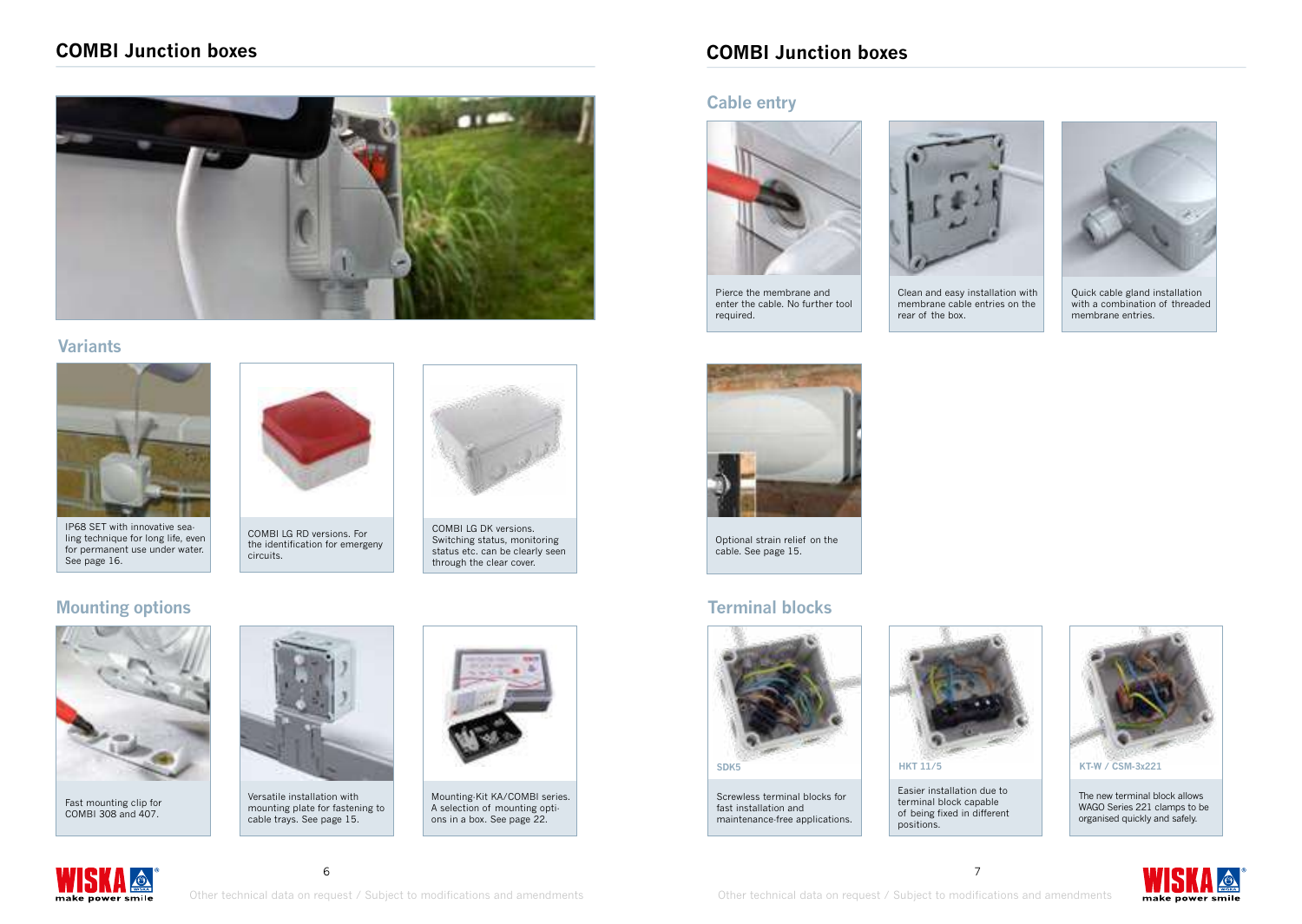# **COMBI Junction boxes COMBI Junction boxes**

The new COMBI 304, the first circular COMBI junction box from WISKA. This clever little box is perfect for outside applications, offering all the benefits of the well-known COMBI series. As switch version, the COMBI 304 Switch completes our new design series. The design is particularly suitable for installations in retro design and perfect for domestic, commercial and industrial applications.





 .../3-221-413 = incl. 1 WAGO terminal holder and 3 WAGO terminals 221-413

| <b>Type</b>         | <b>RAL 7035</b><br>LG | <b>RAL 9005</b><br>BK | <b>RAL 9001</b><br><b>WH</b> | PU |
|---------------------|-----------------------|-----------------------|------------------------------|----|
| COMBI 304           | 10110629              | 10110630              | 10110631                     | 5  |
| COMBI 304/5         | 10110632              | 10110633              | 10110634                     | 5  |
| COMBI 304/3x221-413 | 10110635              | 10110636              | 10110637                     | 5  |



#### **COMBI304 Switch**

- Protection class: IP66 / IP67
- Glow wire test: 750 °C
- Temperature range: -30 °C 100 °C
- Installation temperature: -5 °C 60 °C
- Voltage: 250 V
- Material: Polypropylenee, gasket TPE
- Dimensions: ø 82 x 78 mm, mounting distance 90 mm

Remarks: .../SWITCH RS/1-2 = Off-switch 2-poles

- .../SWITCH RS/5-1 = Series switch 1-poles
- .../SWITCH RS/6-1 = Change-over switch 1-poles

 $...$ /SWITCH RS/7 $\cdot$ 1 = Cross-switch 1 $\cdot$  poles

| Type                | <b>RAL 9005</b><br>ВK | PU |
|---------------------|-----------------------|----|
| COMBI SWITCH RS/1-2 | 10110647              | 1  |
| COMBI SWITCH RS/5-1 | 10110648              | 1  |
| COMBI SWITCH RS/6-1 | 10110649              | 1  |
| COMBI SWITCH RS/7-1 | 10110650              |    |





habana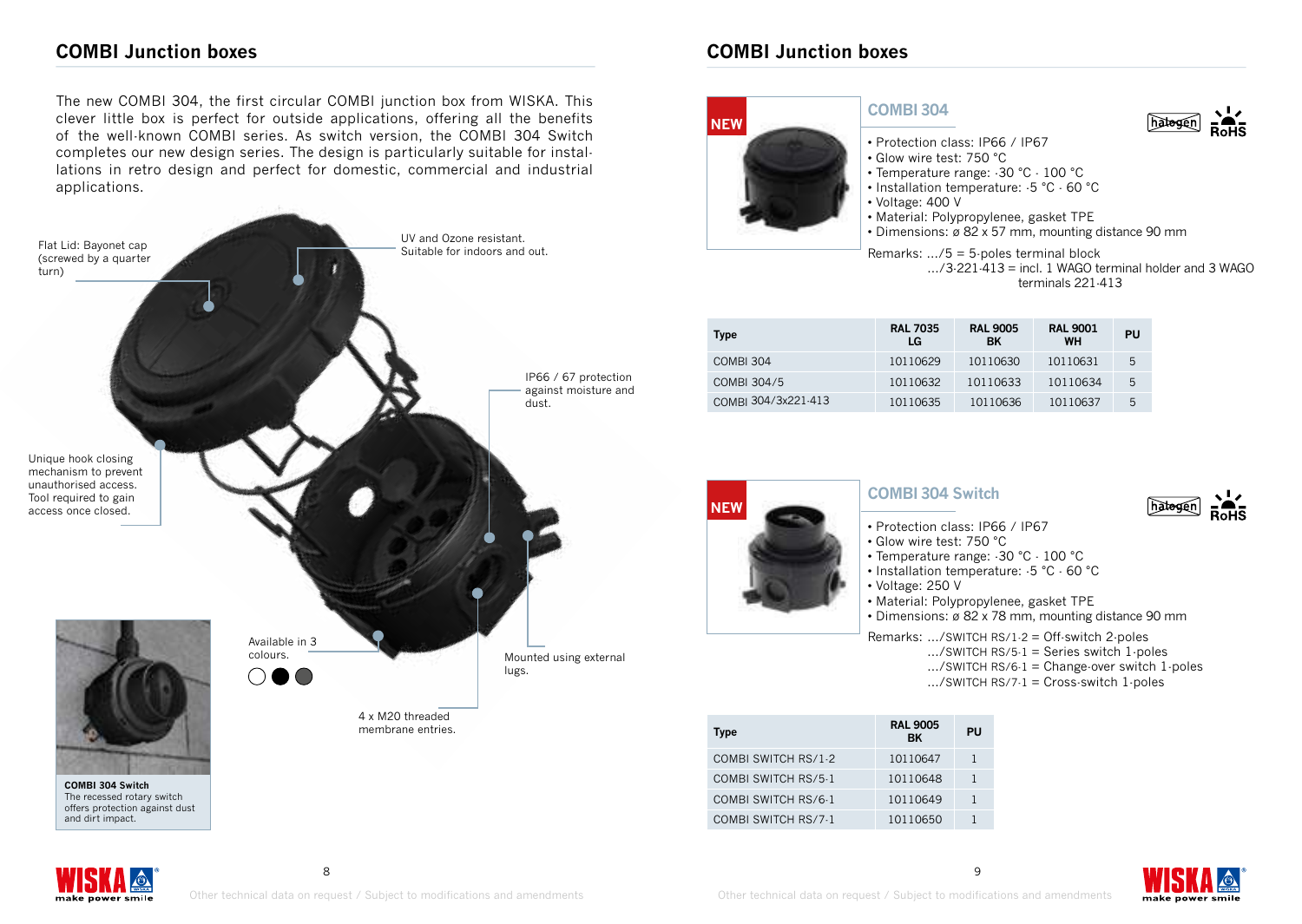

#### **COMBI108**

hatogen

hatogen

- Protection class: IP66
- Glow wire test: 750 °C
- Temperature range: -30 °C 100 °C • Installation temperature: -5 °C - 60 °C
- Voltage: 400 V
- Material: Polypropylene, Gasket TPE
- Dimensions: 76 x 76 x 51 mm

Remarks: .../5 = 5-poles terminal block

| <b>Type</b> | <b>RAL 7035</b><br>LG | <b>RAL 9005</b><br>BK | <b>RAL 9001</b><br><b>WH</b> | RAL 7035 / LG<br>RAL 3000 / RD* | PU |
|-------------|-----------------------|-----------------------|------------------------------|---------------------------------|----|
| COMBI 108   | 10060522              | 10061999              | 10060622                     | 10060632                        | 10 |
| COMBI 108/5 | 10060523              | 10061998              | 10060623                     |                                 | 10 |

\*See page 6



#### **COMBI116**

- Protection class: IP66 • Glow wire test: 750 °C
- Temperature range: -30 °C 100 °C
- Installation temperature: -5 °C 60 °C
- Voltage: 400 V
	- Material: Polypropylene, Gasket TPE
	- $\cdot$  Dimensions: 152 x 76 x 51 mm

Remarks: .../5 = 5-poles terminal block

| <b>Type</b> | <b>RAL 7035</b><br>LG | <b>RAL 9005</b><br>BK | <b>RAL 9001</b><br><b>WH</b> | PU |
|-------------|-----------------------|-----------------------|------------------------------|----|
| COMBI 116   | 10109563              | 10109565              | 10109567                     | 5  |
| COMBI 116/5 | 10109564              | 10109566              | 10109568                     | 5  |



#### **COMBI206**

- Protection class: IP66 / IP67
- Glow wire test: 750 °C
- Temperature range: -30 °C 100 °C
- Installation temperature: -5 °C 60 °C
- Voltage: 400 V
- Material: Polypropylene, Gasket TPE
- Dimensions: 85 x 49 x 51 mm

#### Remarks: .../5 = 5-poles terminal block  $\ldots$ /3x WAGO 221-413 = incl. 3 WAGO terminals 221-413

hateac

hatoger

| <b>Type</b>                | <b>RAL 7035</b><br>LG | <b>RAL 9005</b><br>BK | <b>RAL 9001</b><br><b>WH</b> | PU |
|----------------------------|-----------------------|-----------------------|------------------------------|----|
| <b>COMBI 206</b>           | 10109569              | 10109571              | 10109573                     | 10 |
| COMBI 206/5                | 10109570              | 10109572              | 10109574                     | 10 |
| COMBI 206 / 3xWAGO 221-413 | 10109901              | 10109900              | 10109902                     | 10 |



#### **COMBI308**

- Protection class: IP66 / IP67
- Glow wire test: 750 °C
- Temperature range: -30 °C 100 °C
- Installation temperature: -5 °C 60 °C
- Voltage: 400 V
- Material: Polypropylene, Gasket TPE
- Dimensions: 85 x 85 x 51 mm
- Incl. SMB = Mounting clip for snap-on fixing

Remarks: .../5 = 5-poles terminal block  $\ldots$ /3-221-413 = incl. 1 WAGO terminal holder and 3 WAGO terminals 221-413

| <b>Type</b>           | <b>RAL 7035</b><br>LG. | <b>RAL 9005</b><br>BK | <b>RAL 9001</b><br><b>WH</b> | <b>RAL 7035 / LG</b><br>RAL 3000 / RD* | <b>PU</b> |
|-----------------------|------------------------|-----------------------|------------------------------|----------------------------------------|-----------|
| COMBI 308             | 10060400               | 10060581              | 10060610                     | 10060480                               | 5         |
| COMBI 308/5           | 10060401               | 10060580              | 10060611                     | 10107390                               | 5         |
| COMBI 308 / 3-221-413 | 10110403               | 10110404              | 10110405                     |                                        | 5         |

\*See page 6



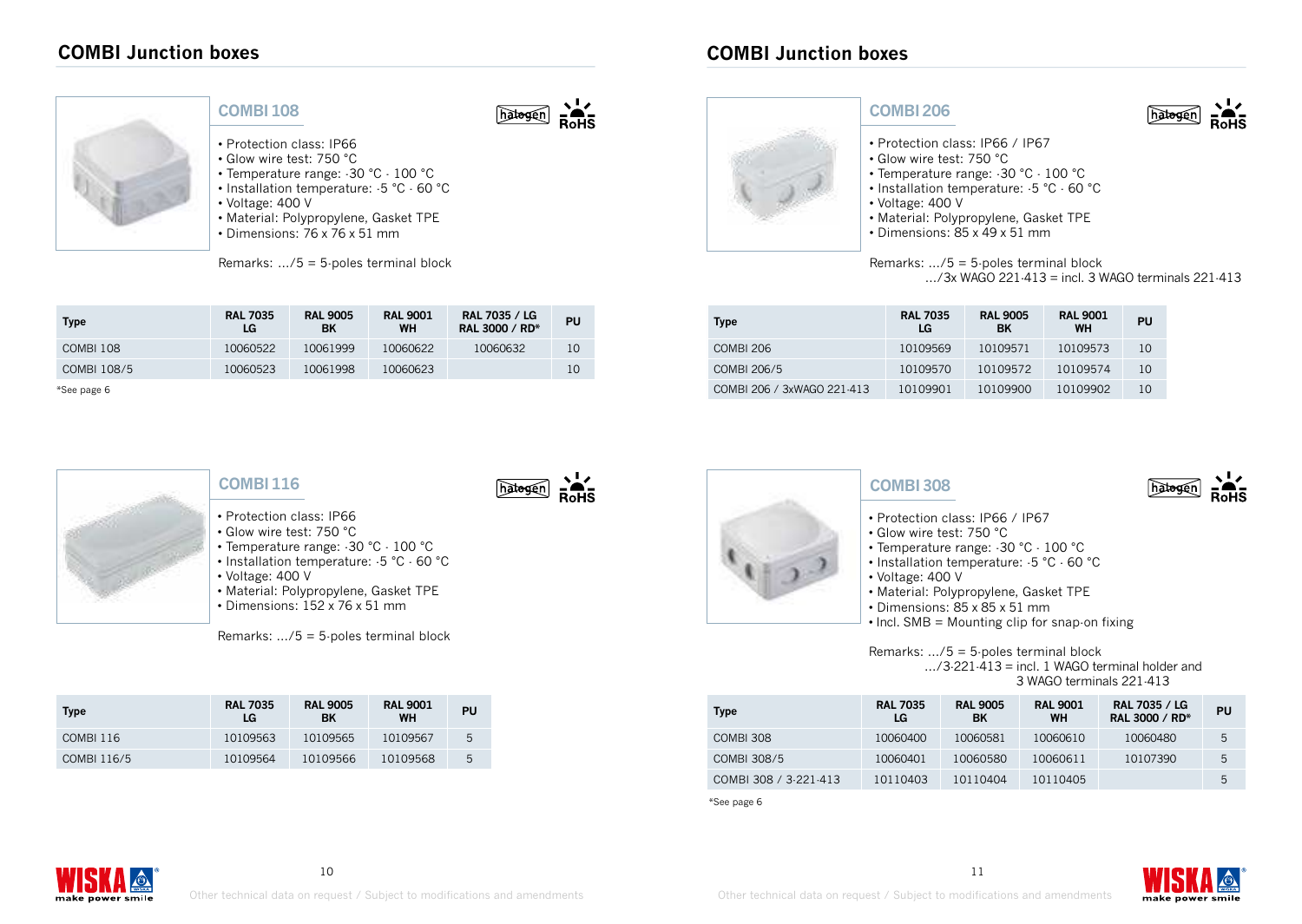

## **COMBI407**

hatogen

- Protection class: IP66 / IP67
- Glow wire test: 750 °C
- Temperature range: -30 °C 100 °C • Installation temperature: -5 °C - 60 °C
- 
- Voltage: 690 V
- Material: Polypropylene, Gasket TPE
- Dimensions: 95 x 95 x 60 mm
- Incl. SMB = Mounting clip for snap-on fixing

Remarks: .../5 = 5-poles terminal block .../SDK5 = screwless box terminal 5-poles  $.../3.221.413 =$  incl. 1 WAGO terminal holder and 3 WAGO terminals 221-413

| <b>Type</b>              | <b>RAL 7035</b><br>LG | <b>RAL 9005</b><br>BK | <b>RAL 9001</b><br><b>WH</b> | <b>RAL 7035 / LG</b><br>RAL 3000 / RD* | PU |
|--------------------------|-----------------------|-----------------------|------------------------------|----------------------------------------|----|
| COMBI <sub>407</sub>     | 10105595              | 10105601              | 10105598                     | 10106840                               | 5  |
| COMBI 407/5              | 10105596              | 10105602              | 10105599                     |                                        | 5  |
| <b>COMBI 407/SDK5</b>    | 10105597              | 10105603              | 10105600                     |                                        | 5  |
| COMBI 407 LG / 3-221-413 | 10109674              | 10109673              | 10109675                     |                                        | 5  |

\*See page 6



# **COMBI607**



- Protection class: IP66 / IP67
- Glow wire test: 750 °C
- Temperature range: -30 °C 100 °C • Installation temperature: -5 °C - 60 °C
- Voltage: 690 V
- Material: Polypropylene, Gasket TPE
- $\cdot$  Dimensions:  $110 \times 110 \times 66$  mm

Remarks: .../5 = 5-poles terminal block  $...$ IND = Version with flat cover

| <b>Type</b>            | <b>RAL 7035</b><br>LG | <b>RAL 9005</b><br>BK | <b>RAL 9001</b><br><b>WH</b> | <b>RAL 7035 / LG</b><br>RAL 3000 / RD* | PU |
|------------------------|-----------------------|-----------------------|------------------------------|----------------------------------------|----|
| COMBI <sub>607</sub>   | 10060531              | 10060648              | 10060533                     | 10102628                               | 3  |
| COMBI 607/5            | 10060532              | 10060538              | 10060534                     |                                        | 3  |
| COMBI IND 607          | 10060537              |                       |                              |                                        | 3  |
| <b>COMBI IND 607/5</b> | 10060519              |                       |                              |                                        |    |

\*See page 6



## **COMBI1010**

- Protection class: IP66 / IP67
- Glow wire test: 750 °C
- Temperature range: -30 °C 100 °C
- Installation temperature: -5 °C 60 °C
- Voltage: 690 V
- Material: Polypropylene, Gasket TPE
- Dimensions: 140 x 140 x 82 mm

Remarks: .../5 = 5-poles terminal block ...IND = Version with flat cover

| <b>Type</b>       | <b>RAL 7035</b><br>LG | <b>RAL 9005</b><br><b>BK</b> | <b>RAL 9001</b><br><b>WH</b> | PU             |
|-------------------|-----------------------|------------------------------|------------------------------|----------------|
| <b>COMBI 1010</b> | 10060702              | 10062214                     | 10062210                     | $\mathcal{P}$  |
| COMBI 1010/5      | 10060703              | 10062215                     | 10062211                     | $\mathfrak{D}$ |
| COMBI IND 1010    | 10060704              |                              |                              | 2              |
| COMBI IND 1010/5  | 10060705              |                              |                              | 2              |



#### **COMBI1210**

- Protection class: IP66 / IP67
- Glow wire test: 750 °C
- Temperature range: -30 °C 100 °C
- Installation temperature: -5 °C 60 °C
- Voltage: 690 V
- Material: Polypropylene, Gasket TPE
- $\cdot$  Dimensions: 160 x 140 x 81 mm

Remarks: .../5 = 5-poles terminal block

| <b>Type</b>  | <b>RAL 7035</b><br>LG | <b>RAL 9005</b><br>BK | <b>RAL 9001</b><br><b>WH</b> | PU |
|--------------|-----------------------|-----------------------|------------------------------|----|
| COMBI 1210   | 10101459              | 10101460              | 10101461                     | 2  |
| COMBI 1210/5 | 10101462              | 10101463              | 10101464                     |    |

make power smile

hatoge

hatoge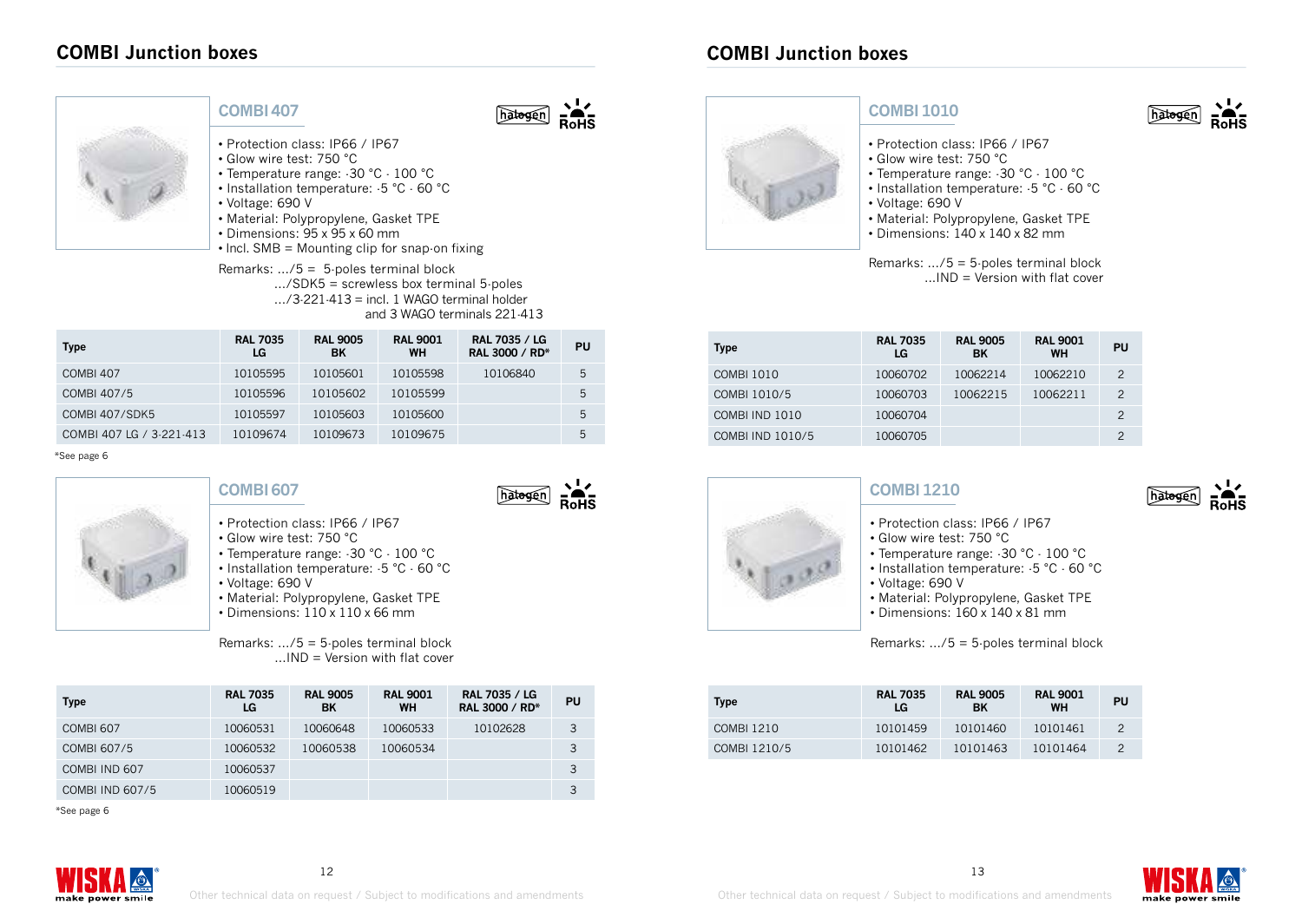# **COMBI Junction boxes**

**Type RAL 7035**



\*See page 6

#### **COMBI1610**

• Voltage: 690 V

**LG**

COMBI 1610 10110735 10110739 10110743 2 COMBI 1610 DK\* 10110737 10110741 10110745 2 COMBI 1610/3 10110736 10110740 10110744 2 COMBI 1610/3 DK\* 10110738 10110742 10110746 2

• Protection class: IP66 / IP67 • Glow wire test: 960 °C

• Temperature range: -30 °C - 100 °C • Installation temperature: -5 °C - 60 °C

• Material: Polycarbonatee, gasket PU • Dimensions: 200 x 160 x 94 mm

Remarks:  $...$ DK $*$  = Version with clear lid  $\ldots$ /3 = 3 pole screw terminal

> **RAL 9005 BK**

**RAL 9001** 

**WH PU**

hatogen



#### **External mounting**



• Temperature range: -30 °C - 100 °C • Material: Polyamide

| Type                      | No.      | РU |
|---------------------------|----------|----|
| External mounting - COMBI | 10108836 |    |



## **Mounting plates**



#### • Galvanised steel

• Small version suitable for COMBI 108 / 116 / 206 / 308 / 407 / WHK • Large version suitable for all COMBI / KA / WHK

| Type                                   | No.      | PU |
|----------------------------------------|----------|----|
| MP.S Mounting plate small1             | 10105774 |    |
| MP.S Mounting plate large <sup>2</sup> | 10105775 |    |



- Temperature range: -30 °C 100 °C
- Material: Polycarbonate

**Strain relief ring**

• Suitable for the COMBI 108 and 116

| <b>Type</b> | No.      | PU |
|-------------|----------|----|
| ZER 4-12    | 10109800 | 10 |
| ZER 11-18   | 10110766 | 10 |











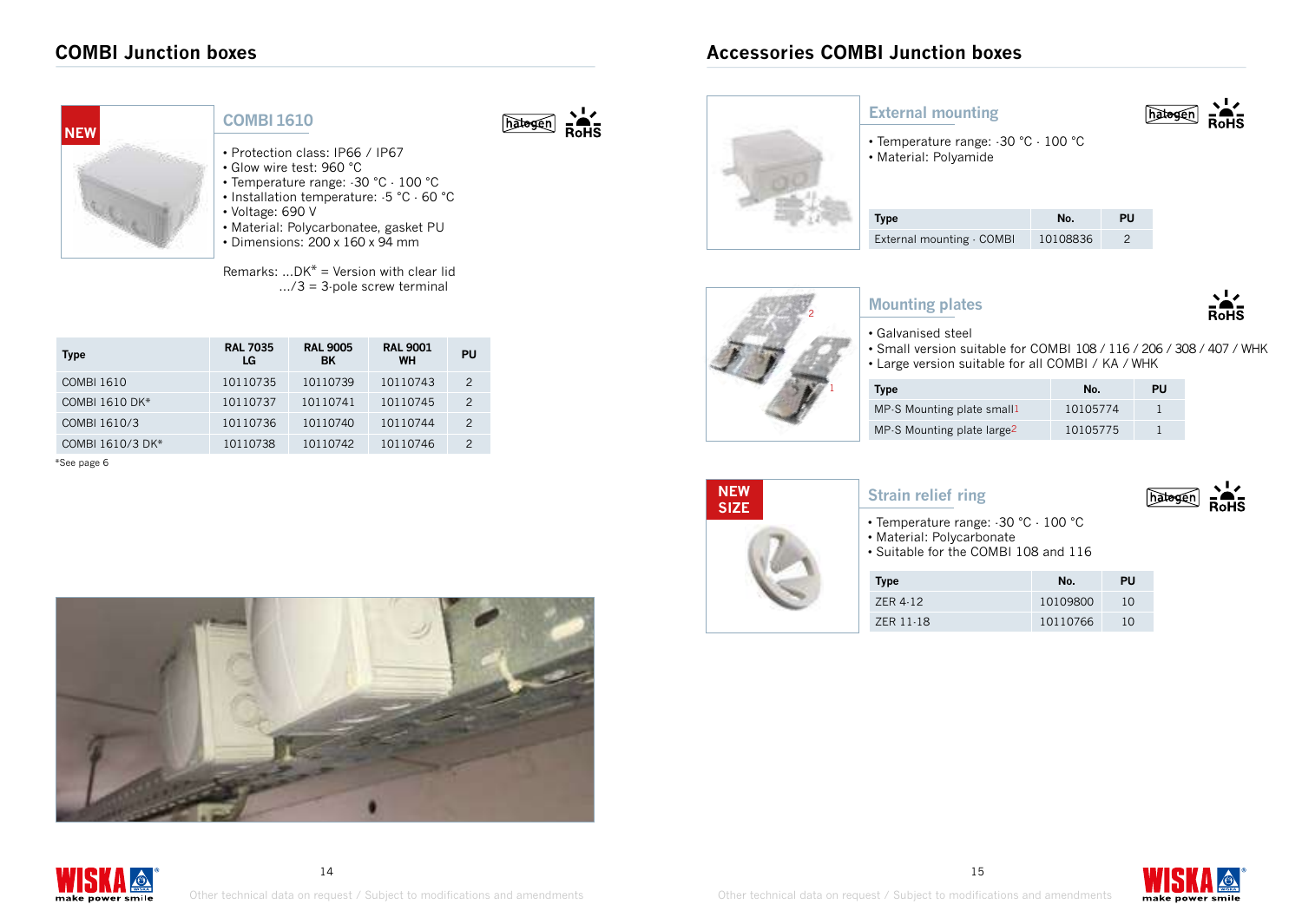

Our COMBI Junction boxes in the new IP68 SET offer optimal protection against moisture by a new filling material, ideal e.g. for port facilities and shipyards, washing facilities, tunnels and flood areas.

**Included in delivery:** COMBI junction box, plastic bag with fluid, plastic sprue and stop end.



#### **COMBIIP68 SET**

- Protection class: IP68 (15 m 170 h)
- Glow wire test: 750 °C
- Temperature range: -30 °C 100 °C
- Installation temperature: -5 °C 60 °C
- Filling: Silicone
- Material: Polypropylenee, Gasket TPE

Remarks: .../5 = 5-poles terminal block

| <b>Type</b>                | <b>RAL 7035</b><br>LG | <b>RAL 9005</b><br><b>BK</b> | Dimensions:                   | PU           |
|----------------------------|-----------------------|------------------------------|-------------------------------|--------------|
| COMBI IP68 SET 308         | 10060457              |                              | 85 x 85 x 51 mm               | 1            |
| COMBI IP68 SET 308/5       | 10066634              |                              | 85 x 85 x 51 mm               | $\mathbf{1}$ |
| COMBI IP68 SET 407         | 10105681              | 10105683                     | $95 \times 95 \times 60$ mm   | $\mathbf{1}$ |
| COMBI IP68 SET 407/5       | 10105682              | 10105684                     | $95 \times 95 \times 60$ mm   | $\mathbf{1}$ |
| COMBI IP68 SET 607         | 10061185              | 10100838                     | $110 \times 110 \times 66$ mm | $\mathbf{1}$ |
| COMBI IP68 SET 607/5       | 10066635              |                              | $110 \times 110 \times 66$ mm | $\mathbf{1}$ |
| <b>COMBI IP68 SET 1010</b> | 10061488              |                              | 140 x 140 x 82 mm             | $\mathbf{1}$ |
| COMBI IP68 SET 1010/5      | 10066636              |                              | 140 x 140 x 82 mm             |              |

# **Connecting material**



Can be mounted in the smallest of spaces. With the jointing sleeve you can easily connect two identical cables with each other.



#### **Jointing sleeve**



• Protection class: IP68 (5 bar 30 min)

• Material: Polystyrenee, flame-retardant, clamping unit polyamide

| Type       | No.      | Clamp                          | <b>Clamping cage</b>                | PU |
|------------|----------|--------------------------------|-------------------------------------|----|
| 788/SKV 16 | 10061462 | $5 \times 2.5$ mm <sup>2</sup> | $8 \text{ mm} \cdot 14 \text{ mm}$  | 15 |
| 788/SKV 21 | 10061436 | $5 \times 6.0$ mm <sup>2</sup> | $10 \text{ mm} \cdot 18 \text{ mm}$ | 10 |



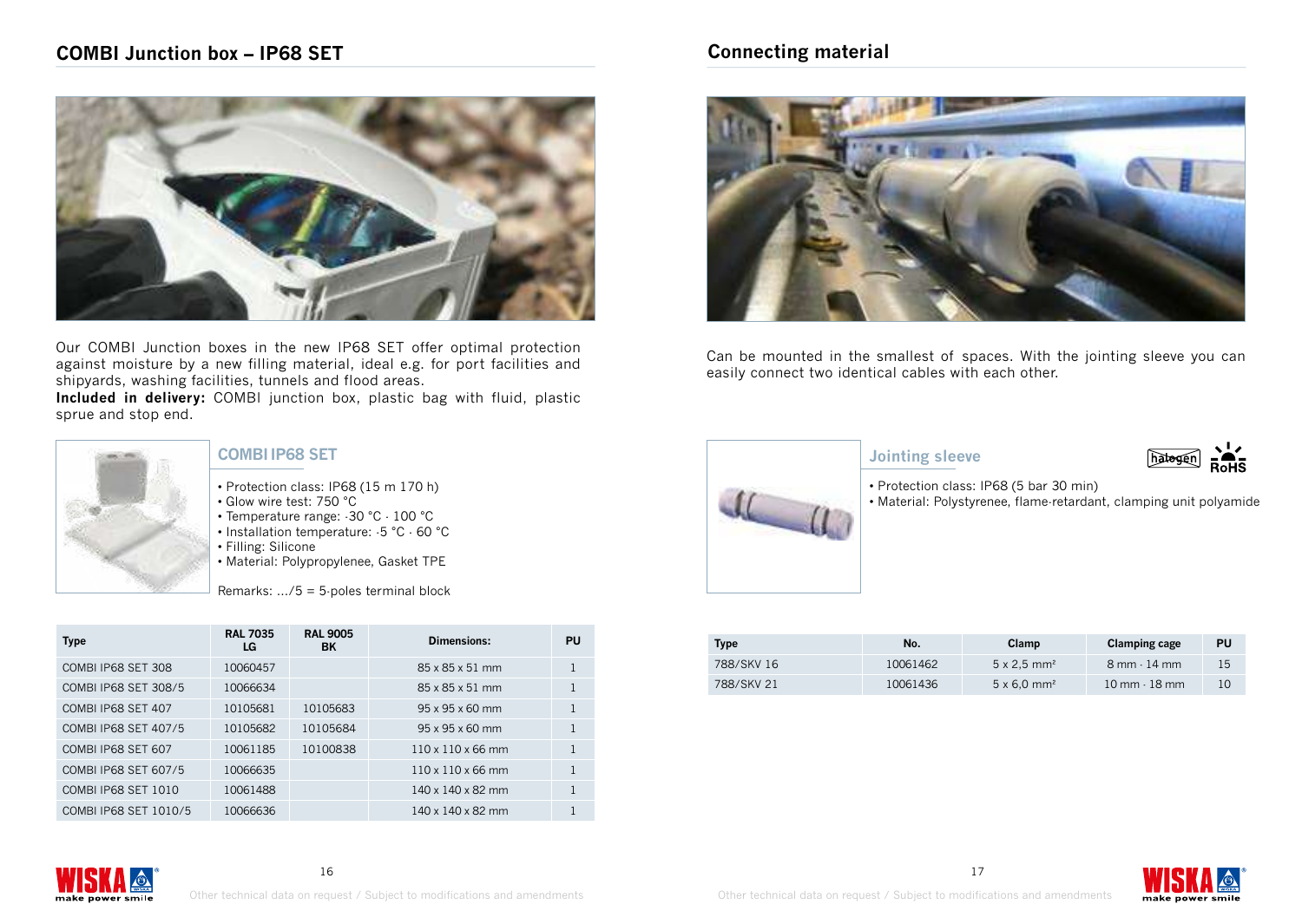## **The KA Series – The WISKA Installation box**

Practical experience from the electrical trade has been incorporated into the further development of our WISKA installation boxes. An adapted design that offers a wide range of fastening options, a lid and box that hold together even on uneven surfaces and a lid that never gets lost. The current KA series convinces with many features.

> Two types of plastic are used in the KA series making for a very tight hold. The lid made from a more solid plastic (PP) sticks tight onto the base made of a softer plastic (PE).

The lid can be attached to the box so that it cannot be lost or fall down.

> The new WISKA installation box convinces with its versatile mounting options:

- With cable ties
- Classic fixture by screws and dowels
- Simple and fast, without screws, via the further developed external mounting component in connection with our new assembly elements.

# **The KA Series – The WISKA Installation box**



#### **Versatile mounting options**



The ESD 30 are suitable for installations at the wall without any screws. See page 22.

Classic fixture by screws and

dowels.



The ESV can be used for installations at the cable track with 6 mm holes. See page 22.



The EDV are suitable for installations at the long holes of the cable track. See page 22.

#### **Strain relief ring**



Our strain relief ring is quick and easy to use, helping to secure your cables safely. See page 21.





Fixture with cable ties. Conveniently placed all around the



rear side.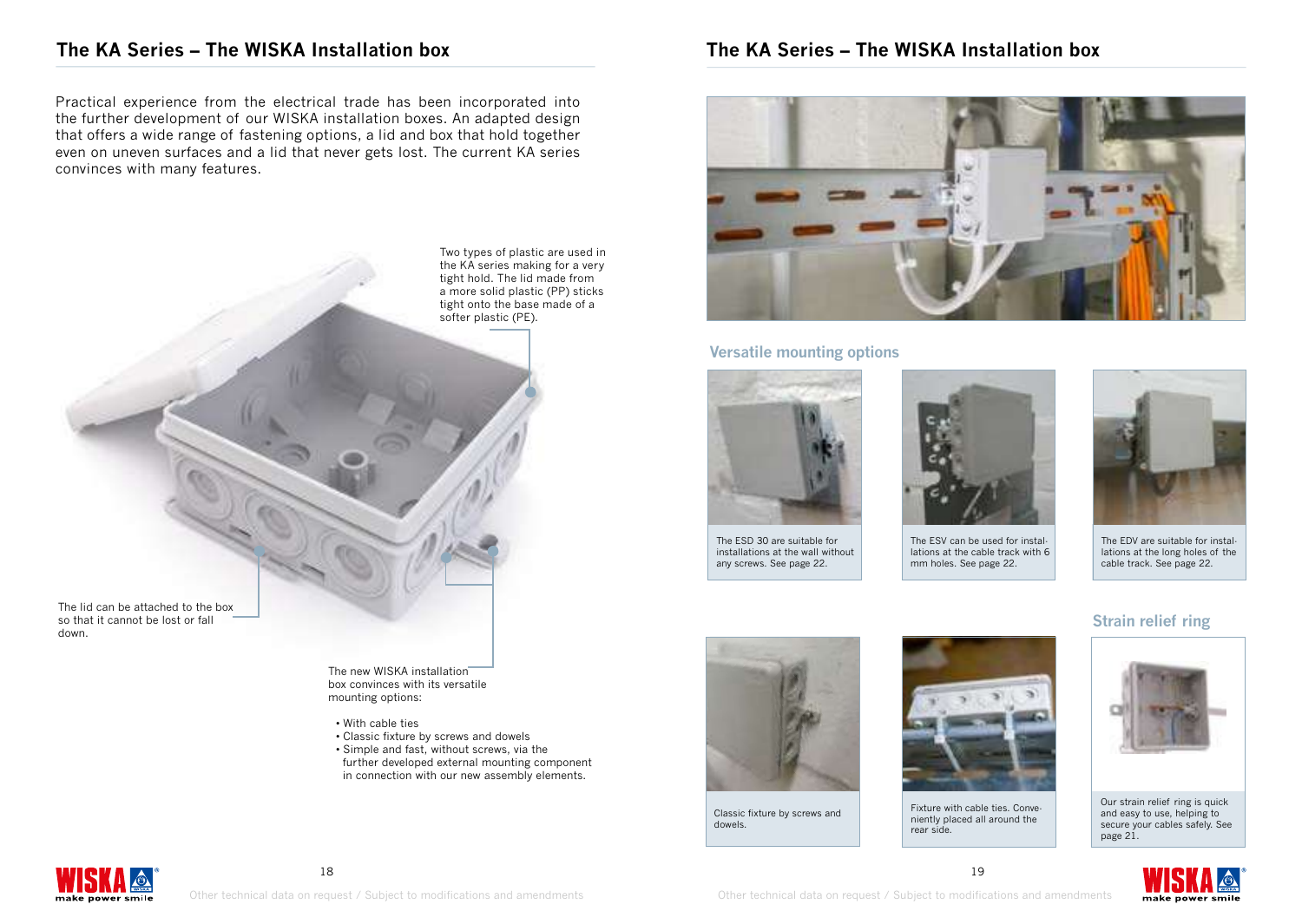# **The KA Series – The WISKA Installation box**



#### **KA 006**

hatogen

- Protection class: IP55
- Temperature range: -30 °C 60 °C
- Installation temperature: -5 °C 60 °C
- Voltage: 400 V
- Material: Polyethylene / Polypropylene • Dimensions: 86 x 44 x 41 mm
- 

Remarks: .../5 = 5-poles terminal block .../ZER = Strain relief ring

| <b>Type</b>  | <b>RAL 7035</b><br>LG | <b>RAL 9005</b><br>BK | <b>RAL 9001</b><br><b>WH</b> | <b>RAL 3000</b><br><b>RD</b> | <b>RAL 6024</b><br>GN | PU |
|--------------|-----------------------|-----------------------|------------------------------|------------------------------|-----------------------|----|
| KA 006       | 10109426              | 10109578              | 10109580                     | 10109582                     | 10109584              | 10 |
| KA 006/5     | 10109577              | 10109579              | 10109581                     | 10109583                     | 10109585              | 10 |
| KA 006/3xZER | 10110195              |                       |                              |                              |                       | 10 |

# **KA 016**

# • Protection class: IP55

**The KA Series – The WISKA Installation box**

- Temperature range: -30 °C 60 °C
- Installation temperature: -5 °C 60 °C
- Voltage: 400 V
- Material: Polyethylene / Polypropylene
- $\cdot$  Dimensions: 125 x 86 x 41 mm

Remarks: .../5 = 5-poles terminal block .../ZER = Strain relief ring

| <b>Type</b>  | <b>RAL 7035</b><br>LG | <b>RAL 9005</b><br>BK | <b>RAL 9001</b><br>WH | <b>RAL 3000</b><br><b>RD</b> | <b>RAL 6024</b><br>GN | PU |
|--------------|-----------------------|-----------------------|-----------------------|------------------------------|-----------------------|----|
| KA 016       | 10109428              | 10109596              | 10109598              | 10109600                     | 10109602              | 10 |
| KA 016/5     | 10109595              | 10109597              | 10109599              | 10109601                     | 10109603              | 10 |
| KA 016/5xZER | 10110197              |                       |                       |                              |                       | 10 |

# **Accessories KA Series - The WISKA Installation box**



- Protection class: IP55
- Temperature range: -30 °C 60 °C
- Installation temperature: -5 °C 60 °C
	- Voltage: 400 V
	- Material: Polyethylene / Polypropylene
	- Dimensions: 86 x 86 x 41 mm

Remarks: .../5 = 5-poles terminal block .../ZER = Strain relief ring

| <b>Type</b>  | <b>RAL 7035</b><br>LG | <b>RAL 9005</b><br>BK | <b>RAL 9001</b><br><b>WH</b> | <b>RAL 3000</b><br><b>RD</b> | <b>RAL 6024</b><br>GN | PU |
|--------------|-----------------------|-----------------------|------------------------------|------------------------------|-----------------------|----|
| KA 012       | 10109427              | 10109587              | 10109589                     | 10109591                     | 10109593              | 10 |
| KA 012/5     | 10109586              | 10109588              | 10109590                     | 10109592                     | 10109594              | 10 |
| KA 012/3xZER | 10110196              |                       |                              |                              |                       | 10 |



#### **Strain relief ring**



lhatora

• Temperature range: -30 °C - 100 °C • Material: Polycarbonate

| <b>Type</b> | No.      | PU |
|-------------|----------|----|
| 7FR 4-12    | 10109800 | 10 |
| ZER 11-18   | 10110766 | 10 |





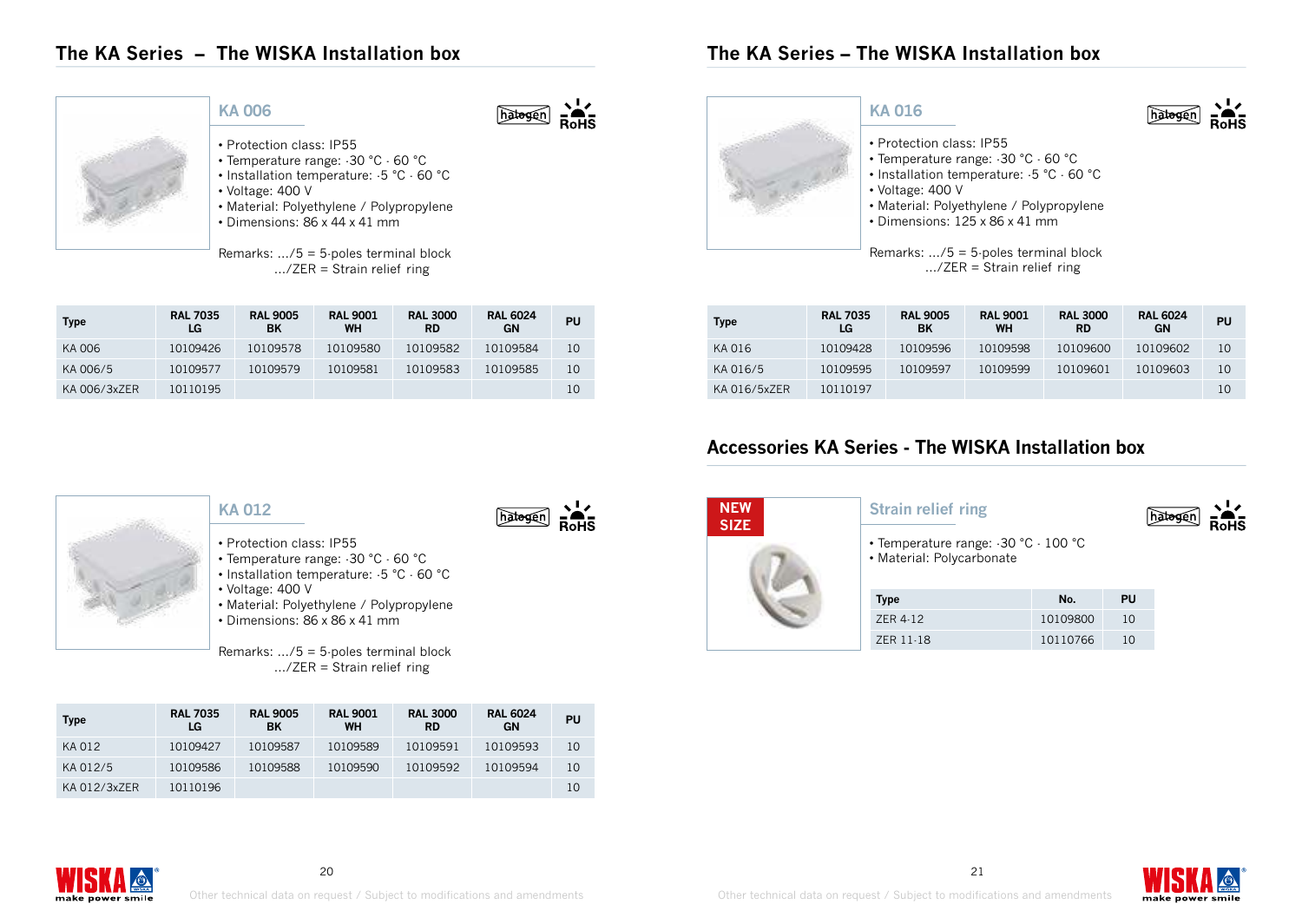# **Accessories KA Series – The WISKA Installation box**



|  |  |  | <b>Euro plug locking (ESV)</b> |  |
|--|--|--|--------------------------------|--|
|--|--|--|--------------------------------|--|



• Temperature range: -20 °C - 80 °C • Material: Polyamide

| <b>Type</b> | No.      | PU |
|-------------|----------|----|
| ESV         | 10109876 | 50 |



**Euro twist locking (EDV)**



• Temperature range: -20 °C - 80 °C • Material: Polyamide

| <b>Type</b> | No.      | PU |
|-------------|----------|----|
| <b>FDV</b>  | 10109877 | 50 |



# **Euro plug-in dowels (ESD 30)**



• Temperature range: -20 °C - 80 °C • Material: Polyamide

Available in black and white on request.

| Type          | No.      | PU |
|---------------|----------|----|
| <b>ESD 30</b> | 10109875 | 50 |



make power smile

# **Mounting-Kit KA/COMBI**

• Content: 10 pieces ESD 30 RAL 7035, 10 pieces ESV RAL 7035 10 pieces EDV RAL 7035, 10 pieces ZER RAL 7035 1 pice external mounting COMBI RAL 7035

| Type                  | No.      | PU |
|-----------------------|----------|----|
| Mounting-Kit KA/COMBI | 10110239 |    |

Other technical data on request / Subject to modifications and amendments

22

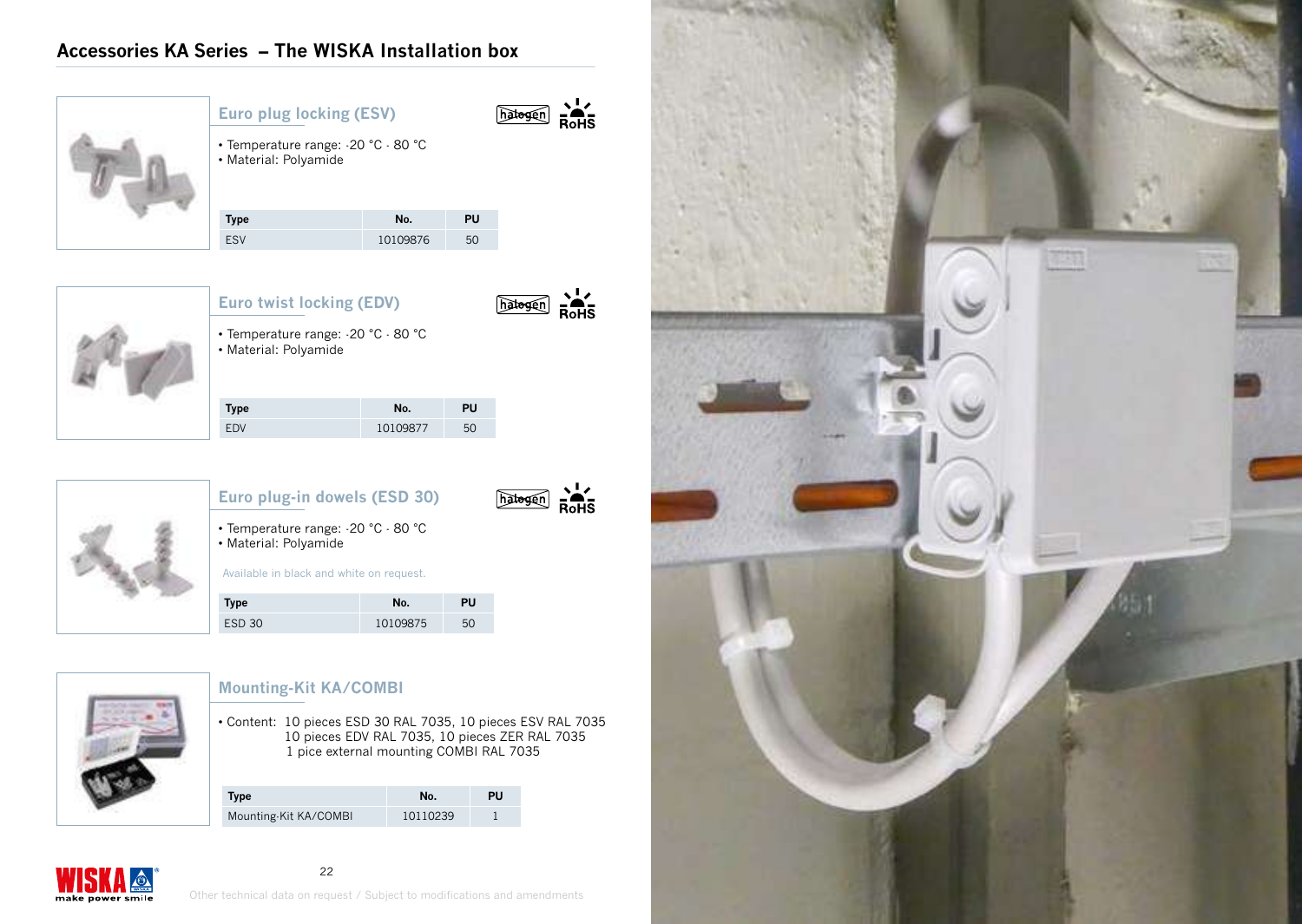# **WHK Junction boxes**

Plug instead of wire: The plug-in solution for time-saving indoor installation. With the WHK junction box, WISKA combines its junction box expertise with power distribution via installation connectors.



housing with the help of a practical snap-close mechanism.

for easy cable entry. This can be performed using the KRASS and KRASM connecting pieces. They are available with a click or thread connection. Cable glands may be

Flexible connection options in

# **WHK Junction boxes**



#### **Mounting**



Easy installation on walls or ceilings using nailguns or screw anchors.

Integrated notches on the reverse make a one-click instal-

lation possible.



A wide range of mounting options due to a centrally-fixed mounting plate.



with 3 pole and 4 pole installation connectors (more options available).



Quick click-installation on the rear with the aid of various mounting materials.

#### **Lid Cable entry**



ting pieces.



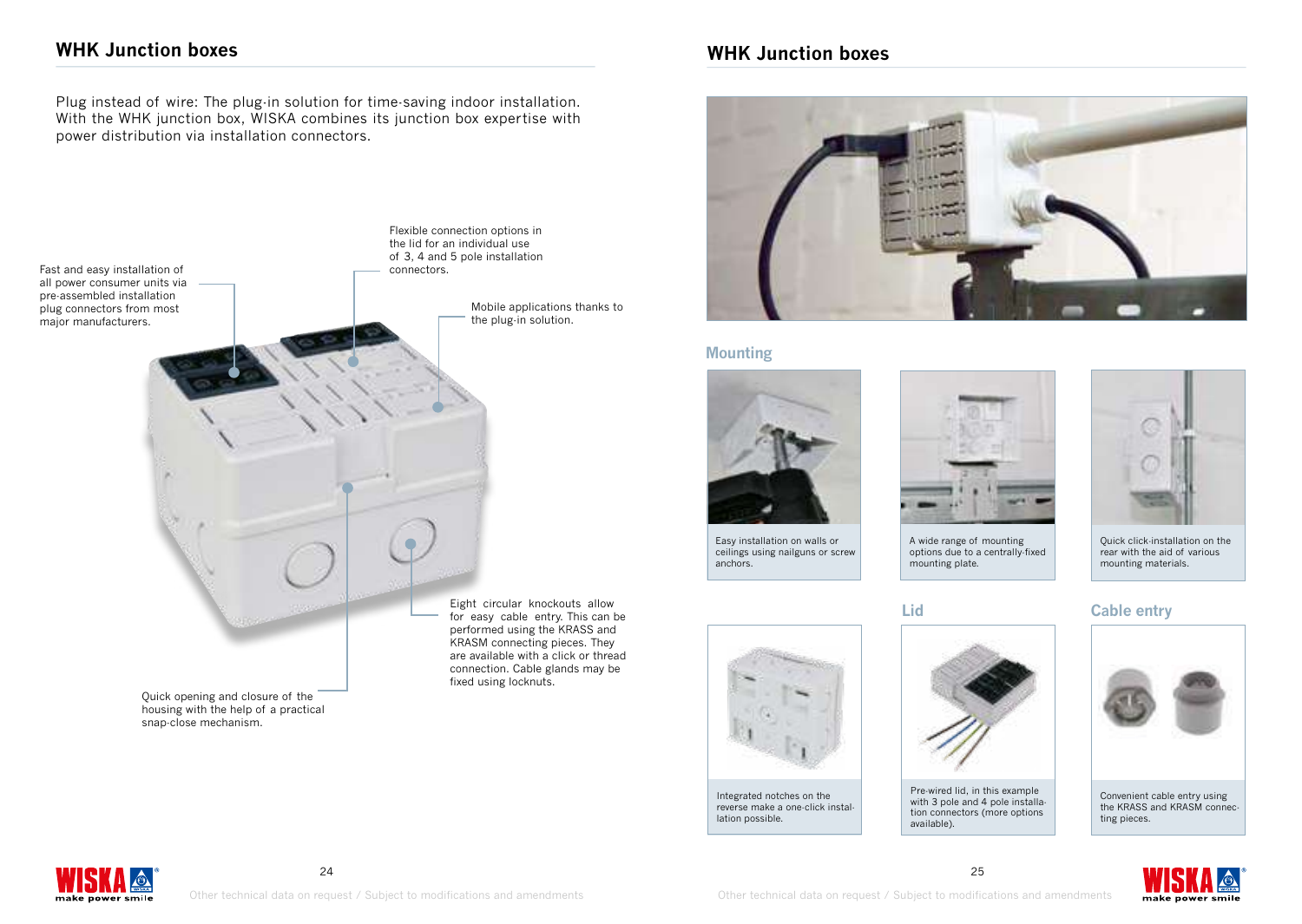# **WHK Junction boxes**

| ٠ |   |  |  |
|---|---|--|--|
|   |   |  |  |
|   |   |  |  |
|   | ۱ |  |  |

#### **WHK**

• Voltage: 400 V • Material: Polystyrene

**Type RAL 7035 Dimensions PU** WHK 608A 10105991 108 x 98 x 57 mm 5 WHK 608S 10105992 108 x 98 x 57 mm 5

• Protection class: IP20

Remarks: ...A = Junction box

• Temperature range: -20 °C - 60 °C • Installation temperature: -5 °C - 60 °C

...S = Box for connectors

hatogen

hatogen

#### **Lid versions**

- Protection class: IP20 • Temperature range: -20 °C - 60 °C
- Installation temperature: -5 °C 60 °C
- Voltage: 400 V
- Material: Polystyrene

| <b>Type</b>              | <b>RAL 7035</b> | <b>Built-in socket</b> | PU |
|--------------------------|-----------------|------------------------|----|
| WHK 608SD-2x3p-Ad-v      | 10106021        | 2x3p                   | 5  |
| WHK 608SD-4x3p-Ad-v      | 10106023        | 4x3p                   | 5  |
| WHK 608SD-2x3p-4x4p-Ad-v | 10106024        | 2x3p / 4x4p            | 5  |
| WHK 608SD-4x4p-Ad-v      | 10106026        | 4x4p                   | 5  |
| WHK 608SD-2x4p-Ad-v      | 10106027        | 2x4p                   | 5  |
| WHK 608SD-6x3p-Ad-v      | 10106029        | 6x3p                   | 5  |
| WHK 608SD-2x5p-Ad-v      | 10106032        | 2x5p                   | 5  |
| WHK 608SD-4x5p-Ad-v      | 10106033        | 4x5p                   | 5  |



## **Base**

- Protection class: IP20
- Temperature range: -20 °C 60 °C
- Installation temperature: -5 °C 60 °C • Voltage: 400 V
- Material: Polystyrene

| Type            | <b>RAL 7035</b> | <b>Clamping cage</b>               | PU |
|-----------------|-----------------|------------------------------------|----|
| <b>WHK 608U</b> | 10106020        | $5 \text{ mm} \cdot 13 \text{ mm}$ |    |



### **Conduit fitting for cables and tubes**

• Temperature range: -20 °C - 80 °C • Material: Polyamid



hatoge

| <b>Type</b>        | No.      | <b>Clamping cage</b>               | PU |
|--------------------|----------|------------------------------------|----|
| KRASS 20/2.51      | 10105993 | $5 \text{ mm} \cdot 13 \text{ mm}$ | 50 |
| <b>KRASM 20/72</b> | 10106052 | $5 \text{ mm} \cdot 13 \text{ mm}$ | 50 |